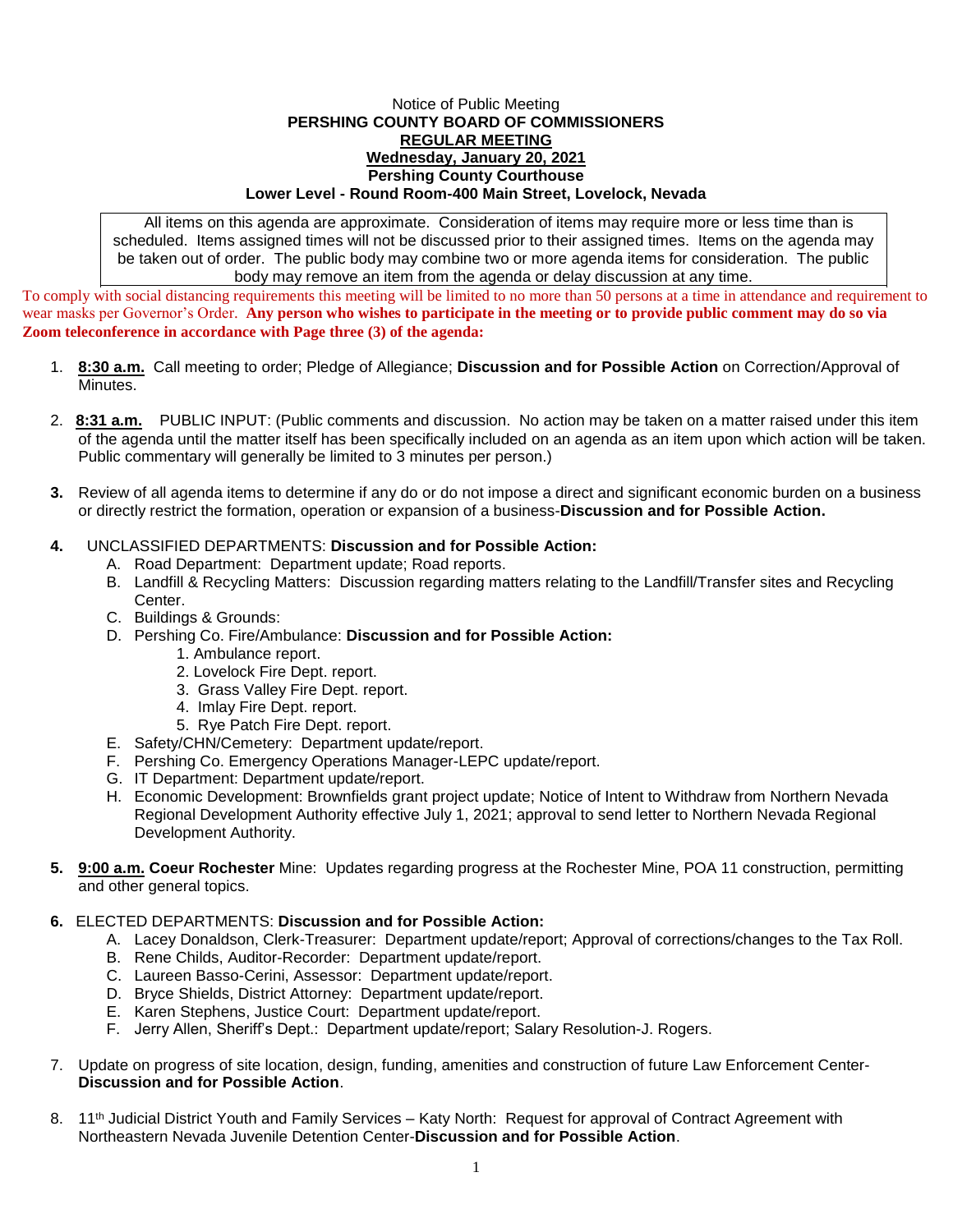- 9. Proclamations and Awards: **Discussion and for Possible Action** (The Pershing County Board of Commissioners may make a Proclamation or present a service or other award on behalf of the County).
- 10. Grass Valley Advisory Board: Update on matters relating to the Grass Valley area.
- 11. Derby Field Airport: Update on matters relating to the Derby Field Airport.
- **12.** Board Appointments: Museum Advisory Board; 911 Surcharge Advisory Committee; Airport Advisory Board; Cemetery Advisory Board; Lovelock Valley Weed District; Volunteer Advisory Board; Central Nevada Regional Water Authority; **Discussion and for Possible Action.**
- **13. 9:30 a.m.** Planning & Building Department/Imlay Water System Matters: Update on matters relating to the department-**Discussion and for Possible Action.**
	- A. **Action Requested:** Request for review and approval of a Parcel Map application on APN: 008-690-37 for Open Mountain Energy. The applicant is proposing to divide the existing parcel into one (1)  $577.77 \pm$  acre parcel and one  $(1)$  9.39  $\pm$  acre parcel. This parcel is situated alongside Interstate 80 which bisects it into non-contiguous portions. This parcel does not have direct access to and from I-80 but does have access from and existing dirt road know as Frontage Road. There is a 40-foot-wide proposed easement to allow access to parcel 2 via a new access road which will be constructed through parcel 1. In addition, parcel 2 will be located entirely on the east side of I-80. This division will allow the applicant to build a new energy substation on the smaller parcel # 2 which will then be conveyed to NV Energy after construction. The parcel is zoned Agriculture, Mining, Recreation and located on the east side and west sides of interstate 80 about 4.4 miles north of the Rye Patch exit in Pershing County, NV.
	- B. **Action Requested: Discussion and approval** to authorize the amendment of Chapter 108 of the Pershing County Development Code to authorize solar energy generation facilities as an allowed use with a special use permit within the Agricultural Preservation Overlay District in accordance with Resolution #12-20-01 as adopted by the Pershing County Regional Planning Commission.
	- C. Discussion regarding moratorium in the Grass Valley-Pershing County area regarding future division of parcels.
- 14. Nevada Division of Water Resources: Approval of FYJuly1, 2021 to June 30, 2022 budget for the Humboldt River Distribution in the amount of \$94,856.97-**Discussion and for Possible Action**.
- 15. Litigation Meeting.
- 16. Report from Legal Counsel.
- 17. Report from Administrative Assistant/HR Rep.-County Commissioner's Office; Discussion regarding the Emergency Paid Sick Leave Act (EPSL) and Emergency Family and Medical Leave Expansion Act (EFMLA) for employees which was not extended in the Consolidated Appropriations Act, 2021, and how Pershing County will proceed by either 1) discontinue the paid leave; 2) continue leave under the Acts; or 3) create a new program with similar benefits-**Discussion and for Possible Action**.
- 18. Items for future agendas- **Discussion and for Possible Action.**
- 19. Correspondence.
- 20. **10:30 a.m.** Joseph Lednicky, University of Nevada-Extension-Clark County Office: Presentation of the Nevada Economic Assessment Project (NEAP) for Pershing County.
- 21. **11:00 a.m.** Eide Bailly-Presentation of the FY 2020 Audit Report; Approval and acceptance of the FY2020 Audit Report-**Discussion and for Possible Action.**
- 22. Matters of the Board for Discussion.

Board Member reports. Board Liaison reports. (Nevada Works, Safety, Hospital Board, Emergency Management, Cemetery, Recreation Board, WNDD, Pe. Co. Economic Dev./Community Center, Airport Advisory Board; Museum Advisory Board, Library Board, Senior Center Advisory Board, Central Nevada Water Authority, Planning Board, Broadband Advisory Board, 911 Committee, Solid Waste Management Recycling Advisory Board, Pe. Co. Volunteer Advisory Board, T. V. Board, Frontier Coalition, Humboldt River Water Basin Authority.)